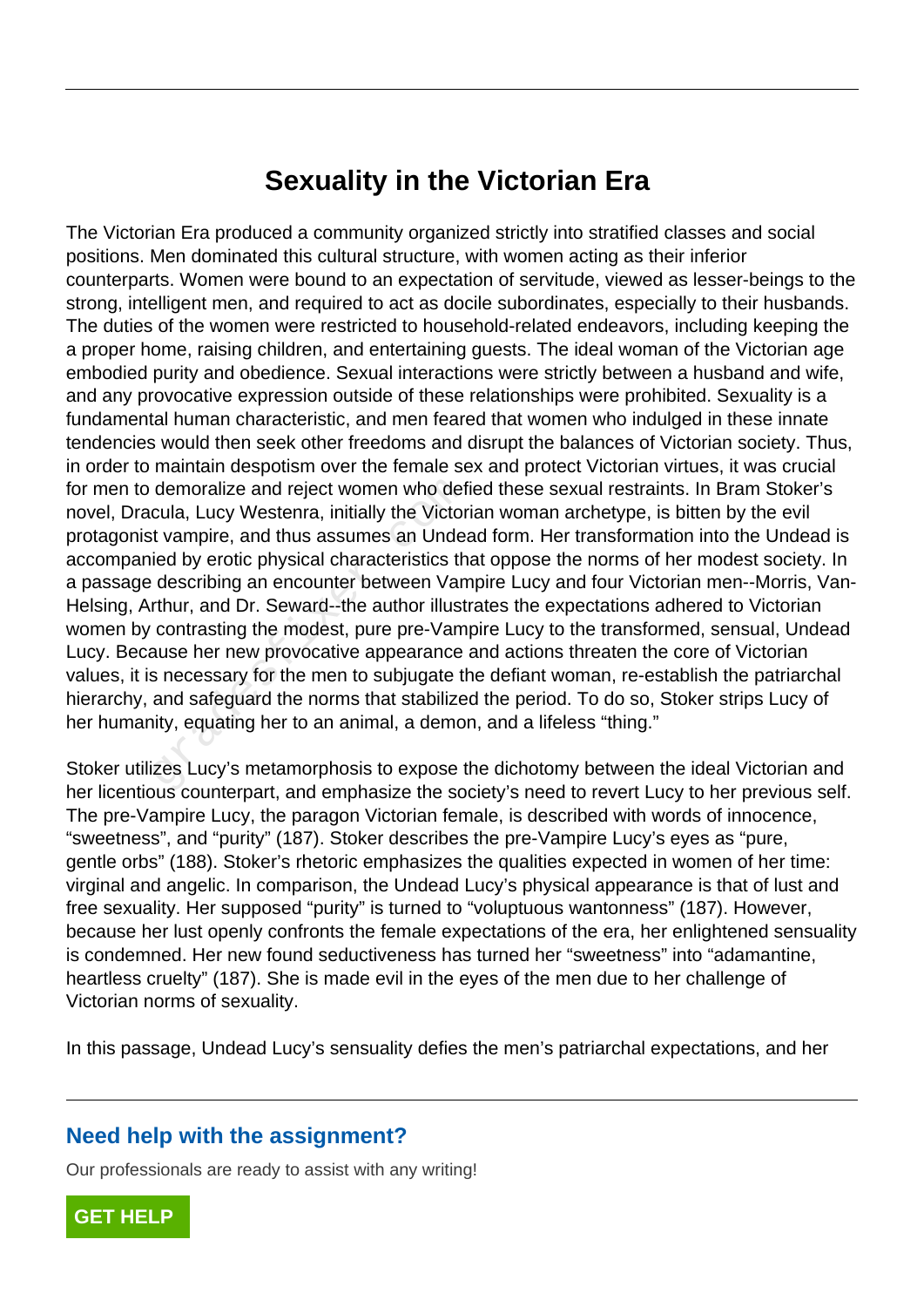threat provokes a physical reaction among the traditional men. Their responses illustrate the peril she poses to their lives, their established societal values, and their need to vanquish this dangerous being. Taken aghast by her carnal appearance, the men suffer visceral reactions. Dr. Seward is so offended, his "heart grows cold as ice" (187). Her sensuality generates a "gasp of Arthur" and the four men "[shudder] in horror" (187). The men have never seen anything like Vampire Lucy before. Her eroticism so audaciously challenges the norms of the Victorian era that the men recoil in fear. Even the valiant "Van Helsing's iron nerve...failed" at the sight of the new woman (187). When Arthur, the fiance of Lucy, confronts his transformed bride, he "would have fallen" if Dr. Seward "had not seized his arm and held him up" (187). Through stark contrast between the fiances, a Victorian role reversal is taking place. Arthur is now the weak, faint figure, embodying some of the delicate attributes Lucy once possessed. Lucy, in juxtaposition, is fully emancipated from her Victorian chains, now stronger than the mere mortals that once dominated her. The men are at the mercy of this powerful, supernatural being. However, they quickly realize they must overcome their fear. They must kill the formidable, lustful Vampire in order to protect themselves physically and restore Lucy to her "natural" place in society as a pristine, Victorian doll.

Stoker emphasizes this need to restore Lucy to her rightful place as an insubordinate in the patriarchy through his degrading diction. Using Dr. Seward as his narrator, Stoker projects the thoughts and mind of the Victorian man to demonstrate the threat Lucy poses to his society, and to debase the provocative Vampire as a response to her cultural challenge. Dr. Seward equates her to a subhuman entity in three degrees: 1) comparing her to an animal, 2) comparing her to a devil, and 3) comparing her to a person-less "thing." (188). race in society as a prisume, victional combinations<br>phasizes this need to restore Lucy to h<br>through his degrading diction. Using D<br>ind mind of the Victorian man to demor<br>the provocative Vampire as a response<br>bhuman entity

Because Lucy's natural sexuality is carnal, Stoker devalues her humanity and likens her to an animal in order to reestablish her as a being lesser than the Victorian Man and safeguard the virtues of the epoch. When Lucy encounters the four men, the vampire "[draws] back with an angry snarl, such as a cat gives when taken unawares" (188). The snarl, which triggers the image of an aggressive beast baring its teeth and growling in the reader's mind, distorts her face into an animalistic form, removing from her any human physical features. Stoker continues the metaphor, stripping her of any human-maternal instinct, as she "[flings] to the ground...the child that up to now she had clutched strenuously to her breast, growling over it as a dog growls over a bone" (188). In depriving her of any motherly tendencies, Stoker transforms the Victorian woman into a cruel, heartless beast. She is the antithesis of her former self, so unlike pre-Vampire Lucy that she is now more equal to a dog. Through Seward's descriptions, Stoker is repositioning Lucy into her subordinate role.

This dehumanization continues as Lucy is stripped of her human morality, and compared to a demonic figure, in order to further remove her from the Victorian society and protect the Victorian values she threatens. Lucy's sexuality so greatly endangers the era's social structure

## **Need help with the assignment?**

Our professionals are ready to assist with any writing!